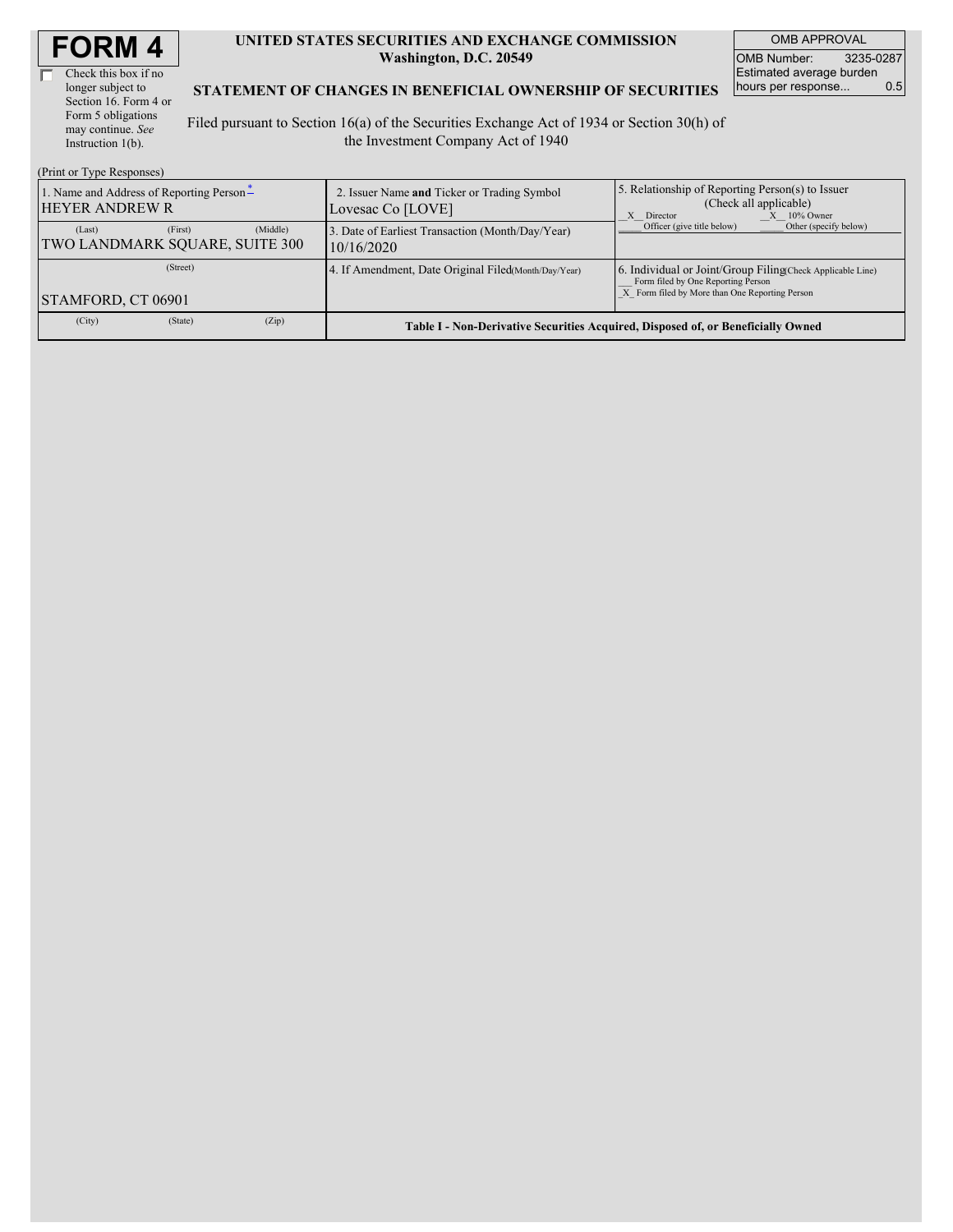| 1. Title of Security<br>(Insert. 3)  | 2. Transaction<br>Date<br>(Month/Day/Year) any                                   | 2A. Deemed<br>Execution Date, if<br>(Month/Day/Year) | 3. Transaction 4. Securities Acquired<br>Code<br>$($ Instr. $8)$ |                                                   |            | $(A)$ or Disposed of $(D)$<br>(Instr. $3, 4$ and $5$ ) |                           | 5. Amount of Securities<br><b>Beneficially Owned Following</b><br>Reported Transaction(s) | 6.<br>Ownership<br>Form:<br>Direct $(D)$ | 7. Nature<br>of Indirect<br>Beneficial<br>Ownership |
|--------------------------------------|----------------------------------------------------------------------------------|------------------------------------------------------|------------------------------------------------------------------|---------------------------------------------------|------------|--------------------------------------------------------|---------------------------|-------------------------------------------------------------------------------------------|------------------------------------------|-----------------------------------------------------|
|                                      | (Instr. $3$ and $4$ )<br>(A)<br><b>or</b><br>Code<br>(D)<br>Price<br>Amount<br>V |                                                      |                                                                  | or Indirect (Instr. 4)<br>(1)<br>$($ Instr. 4 $)$ |            |                                                        |                           |                                                                                           |                                          |                                                     |
| Common stock, \$0.00001<br>par value | 10/16/2020                                                                       |                                                      | S                                                                |                                                   | 43,559 D   |                                                        | $\mathcal{S}$<br>$\Delta$ | 34.6037 2,283,159                                                                         | I(8)                                     | See<br>footnotes<br>$(1)$ $(5)$                     |
| Common stock, \$0.00001<br>par value | 10/16/2020                                                                       |                                                      | ${\bf S}$                                                        |                                                   | 2,904      | $\mathbf{D}$                                           | \$<br>$\underline{4}$     | 34.6037 2,280,255                                                                         | Ι                                        | See<br>footnotes<br>$(2)$ $(5)$                     |
| Common stock, \$0.00001<br>par value | 10/16/2020                                                                       |                                                      | ${\bf S}$                                                        |                                                   | $11,616$ D |                                                        | $\mathbb{S}$<br>(4)       | 34.6037 2,268,639                                                                         | I                                        | See<br>footnotes<br>(3)(5)                          |
| Common stock, \$0.00001<br>par value | 10/16/2020                                                                       |                                                      | ${\bf S}$                                                        |                                                   | 58,164 D   |                                                        | \$<br>$\Delta$            | 35.8734 2,210,475                                                                         | I(8)                                     | See<br>footnotes<br>$(1)$ $(5)$                     |
| Common stock, \$0.00001<br>par value | 10/16/2020                                                                       |                                                      | ${\bf S}$                                                        |                                                   | 3,878      | $\mathbf{D}$                                           | \$<br>(4)                 | 35.8734 2,206,597                                                                         | I                                        | See<br>footnotes<br>$(2)$ $(5)$                     |
| Common stock, \$0.00001<br>par value | 10/16/2020                                                                       |                                                      | S                                                                |                                                   | $15,510$ D |                                                        | \$<br>(4)                 | 35.8734 2,191,087                                                                         | I                                        | See<br>footnotes<br>(3)(5)                          |
| Common stock, \$0.00001<br>par value | 10/16/2020                                                                       |                                                      | ${\bf S}$                                                        |                                                   | $10,324$ D |                                                        | $\mathbb{S}$<br>$\Delta$  | 36.8363 2,180,763                                                                         | I(8)                                     | See<br>footnotes<br>(1) (5)                         |
| Common stock, \$0.00001<br>par value | 10/16/2020                                                                       |                                                      | ${\bf S}$                                                        |                                                   | 688        | $\mathbf D$                                            | $\mathbb{S}$<br>(4)       | 36.8363 2,180,075                                                                         | I                                        | See<br>footnotes<br>$(2)$ $(5)$                     |
| Common stock, \$0.00001<br>par value | 10/16/2020                                                                       |                                                      | S                                                                |                                                   | 2,753      | D                                                      | (4)                       | 36.8363 2,177,322                                                                         | I                                        | See<br>footnotes<br>(3)(5)                          |
| Common stock, \$0.00001<br>par value | 10/19/2020                                                                       |                                                      | $S \mid$                                                         |                                                   | $18,113$ D |                                                        | (4)                       | 34.8325 2,159,209                                                                         | I <sup>(8)</sup>                         | See<br>footnotes<br>(1) (5)                         |
| Common stock, \$0.00001<br>par value | 10/19/2020                                                                       |                                                      | ${\bf S}$                                                        |                                                   | 1,208      | D                                                      | \$<br>$\Delta$            | 34.8325 2,158,001                                                                         | I                                        | See<br>footnotes<br>(2) (5)                         |
| Common stock, \$0.00001<br>par value | 10/19/2020                                                                       |                                                      | ${\bf S}$                                                        |                                                   | 4,830      | D                                                      | $\mathbb{S}$<br>(4)       | 34.8325 2,153,171                                                                         | I                                        | See<br>footnotes<br>(3)(5)                          |
| Common stock, \$0.00001<br>par value |                                                                                  |                                                      |                                                                  |                                                   |            |                                                        |                           | 128,687                                                                                   | $D \nLeftrightarrow$                     |                                                     |
| Common stock, \$0.00001<br>par value |                                                                                  |                                                      |                                                                  |                                                   |            |                                                        |                           | 33,515                                                                                    | I                                        | See<br>footnote<br>(7)                              |
| Common stock, \$0.00001<br>par value |                                                                                  |                                                      |                                                                  |                                                   |            |                                                        |                           | 1,555,395                                                                                 | $D^{(8)}$                                |                                                     |

Reminder: Report on a separate line for each class of securities beneficially owned directly or indirectly.  $\Box$ 

**Persons who respond to the collection of information contained in this form are not required to respond unless the form displays a currently valid OMB control number.**

SEC 1474 (9-02)

**Table II - Derivative Securities Acquired, Disposed of, or Beneficially Owned (***e.g.***, puts, calls, warrants, options, convertible securities)**